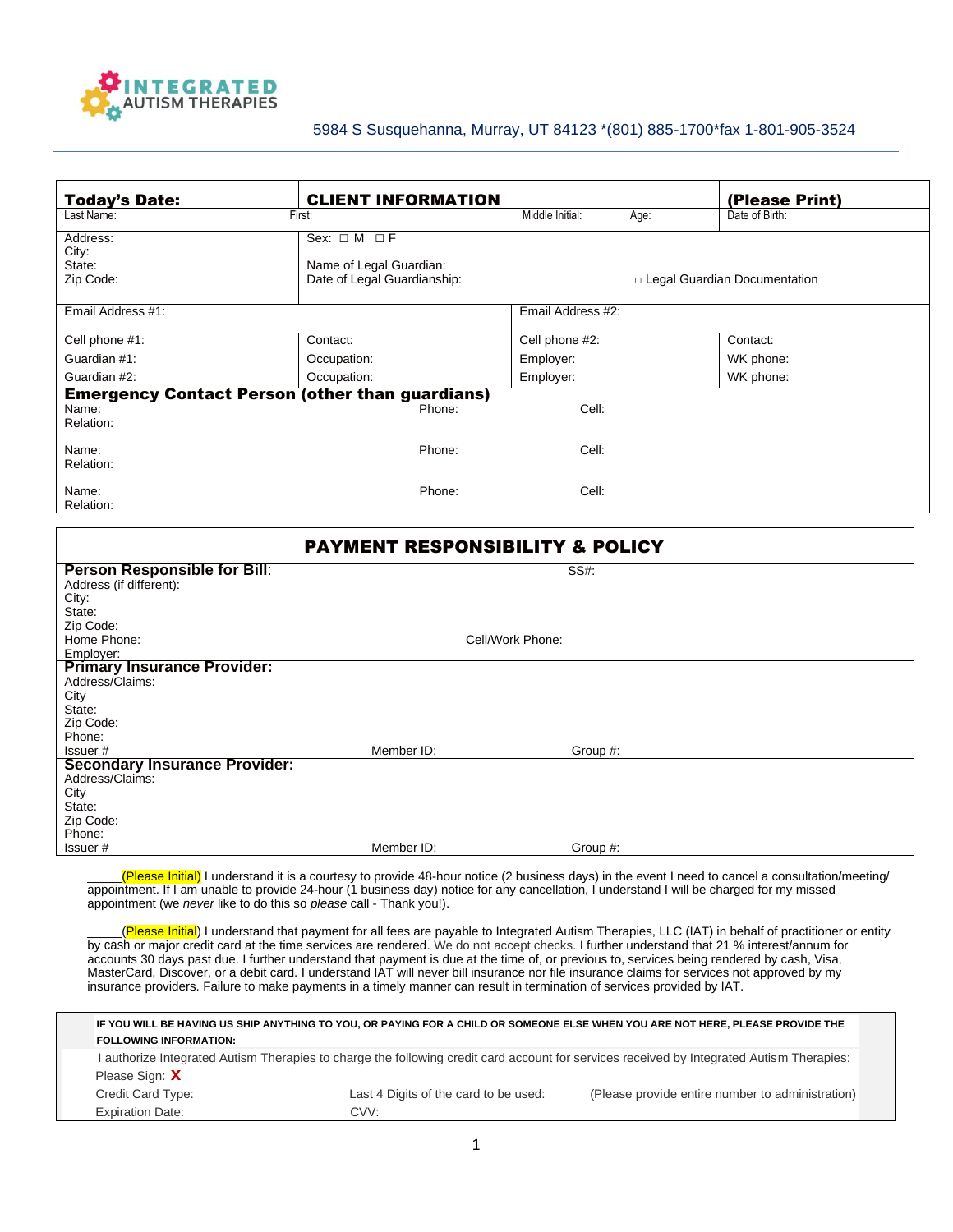

## HIPAA NOTICE OF CLIENT PRIVACY PRACTICES

Your health information is private and protected by law. Your information will only be used or disclosed for the purpose of giving care, billing, or supporting day to day operations. You have the right to review your file. You may restrict all or part of your health information from being released, as allowable by law. If you request information to be transmitted electronically, please be advised that your private information may not be protected. Integrated Autism Therapies, LLC transmits from a secure, encrypted network server, however, we cannot guarantee that any information you receive from IAT or your therapy providers will be received through a secure network on your end. We will take every step necessary on our end to protect your privacy. A more detailed version of our privacy policy is available in your Parent Start Up Packet and upon request. If you choose to contact us or your therapy provider by electronic means, (ie: website, facebook, social media, text, email, etc), you understand that this is not a secured form of communication and your private health information may not be protected, and by contacting us via those means, you are waiving your Privacy Rights. Integrated Autism Therapies, LLC cannot guarantee your information remains protected during electronic communication.

\_\_\_\_\_\_ (Please Initial) *I have received* a *HIPAA NOTICE OF CLIENT PRIVACY PRACTICES (see above). I have had* a *chance to ask questions about privacy policies and I give* my *permission to this office to disclose* my *name and, or protected health information in accordance with such policies. I allow* my *health Information to be shared among practitioners, therapists, and providers at Integrated Autism Therapies, LLC, for the purpose of providing care and services. I further understand that* my *files will always remain the property* of *and in the care* of IAT*. I give permission for* my *picture to be kept on file for identification purposes.* 

## INFORMED CONSENT

(Please Initial) By signing below, I am verifying that I have read this informed consent and I understand it. Additionally, I am here on this day and any subsequent visit, solely on my own behalf and not as an agent for any federal, state, or local agencies on a mission of entrapment or investigation and I also certify that I am signing my own true given, legal name and not an alias or false name. I am not a minor (under the age of 18), or I am the legal guardian of the client requesting services from Integrated Autism Therapies, LLC.

(Please Initial) I understand that I have sought services provided through independent contractors, employees, and providers at Integrated Autism Therapies, LLC (IAT) for my personal wellness care or for my child or children who are minors or under my guardianship.

(Please Initial) I understand that IAT may provide services from independent contractors and is exclusively an office-based practice. I recognize IAT is not affiliated with a local hospital or other special needs services. I further understand that IAT STRONGLY RECOMMENDS IN ADDITION TO ANY CARE RECEIVED AT IAT AND/OR AN INDEPENDENT CONTRACTOR THROUGH IAT, THAT I MAINTAIN A RELATIONSHIP WITH ONE OR MORE PHYSICIANS QUALIFIED TO CARE FOR MY MEDICAL CONDITION(S). For example, in the case of children IAT advises that I seek the advice of a MAPS pediatrician, DAN doctor, or Functional Medicine practitioner; if I have cardiovascular disease I consult with a cardiologist; if I have mental illness, I consult with a mental health specialist; and if I have cancer I consult with an oncologist, etc.

(Please Initial) I understand that IAT and/or its employees, and/or its representatives make no representations, claims, or guarantees regarding the efficacy of a practitioner's practice, recommendations, treatments, procedures, or therapeutic services. I further acknowledge that I understand that any service and/or therapy I receive MAY alter, address, or decrease my pain, symptoms, or complaints, but also may have no effect at all.

(Please Initial) Integrated Autism Therapies (IAT) is unable to provide ABA, Occupational, or Speech therapy in conjunction with a client's therapy from a competing company or school due to liability and conflict of interest issues. You can share the results of the assessments we provide with other providers, but we can't work directly with the competing providers.

(Please Initial) CONFLICT RESOLUTION: By signing this informed consent I consent and agree to hold harmless, Integrated Autism Therapies, LLC (IAT), and/or their staff and/or employees, and/or associated entities from all professional and personal liability. I further understand and consent that that all services and/or therapies are patient and/or client directed therapies and I will direct my practitioner and/or staff to perform any therapy and/or service I receive at IAT. In doing so I, and any and all parties that may represent me or my estate, hold harmless Integrated Autism Therapies, LLC, the owners, therapies, providers, and/or staff and all other controlling or involved entities or manufacturers.

In the event I or my representative or heirs bring a legal case against IAT, I agree to be responsible for all legal costs and fees that may result from action(s) on my part or on the part of my representatives(s) against IAT or its representative(s). I agree that IAT shall be judged by the standards and principles of behavioral/holistic/alternative/complimentary health care. I agree to settle any claim, dispute, or disagreement I have with Integrated Autism Therapies, LLC and or Therapies, Providers, Owners, Practitioners and/or Staff in person. If this is not possible, then I agree to enter into good faith non-binding mediation with Peacemaking and Conflict Resolution Services (PMCRS) as mediator, or if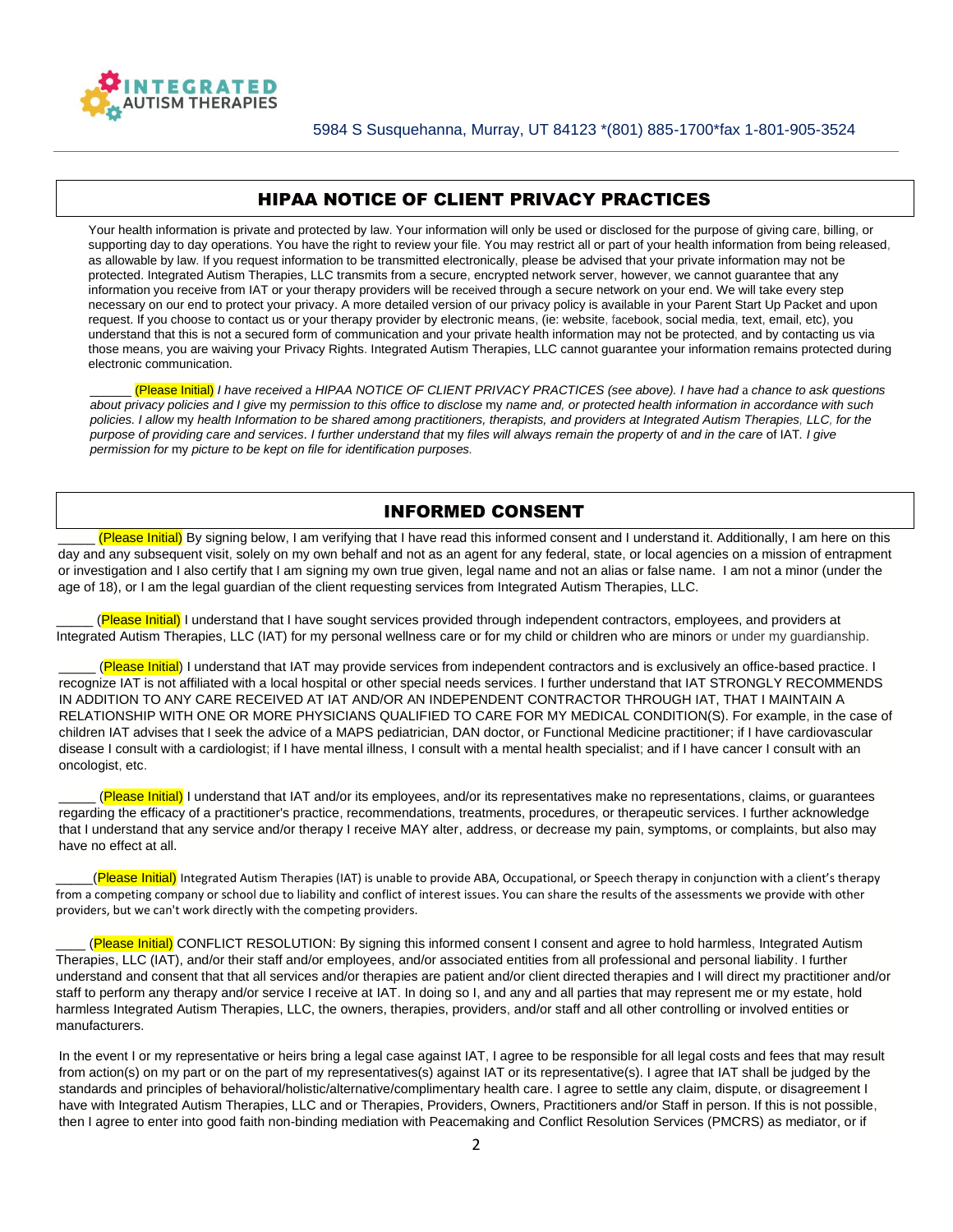

PMCRS is not available, I agree to meet with another mediator located in Salt Lake City, Utah or the surrounding area. If we are unable to settle via mediation, I further understand that any claim or dispute arising under or out of this Agreement shall be subject to binding arbitration pursuant to the Commercial Rules of the American Arbitration Association and conducted in the City of Salt Lake, Utah, or within the surrounding area. There shall be a single arbitrator selected by the American Arbitration Association. In no event shall either party be entitled to punitive damages. The parties shall split the cost of mediating and disputing equally. Any attorney's fees incurred during the mediation shall become a subject of the mediation and the parties will attempt to resolve attorney's fees during the mediation. The costs of binding arbitration shall be split between the parties equally and the arbitrator. Each party is responsible for their own attorney fees for arbitration.

I further understand and consent that I have the right to have this consent reviewed by my lawyer before accepting any behavioral, wellness care, and/or nutritional services from Integrated Autism Therapies, LLC. Although IAT and/or the staff and/or therapists will not be able to provide any professional services to clients and or patients who choose not to sign, we will provide any medical records we have in our possession to you so that you can select the healthcare practitioner of your choice for your continued care.

(Please Initial) SEVERABILITY: If any term, provision or condition of this Agreement, or any application thereof, should be held by a court of competent jurisdiction to be invalid, void, or unenforceable, all provisions and conditions of this Agreement and all applications thereof not held invalid, void or unenforceable, shall continue in full force and effect and shall in no way be affected, impaired or invalidated thereby. By entering my signature below, I am acknowledging that I understand all terms, verbiage (language) and concepts herein.

I hereby consent to and authorize the above understandings of this Informed Consent for me and/or my child(ren). I have executed this agreement freely and willingly.

| Client Name (Please Print)                | Signature | Date: |
|-------------------------------------------|-----------|-------|
| Parent or Guardian signature if under 18: |           | Date: |
| Witness:                                  |           | Date: |

## Fee Acknowledgment

Functional medicine, The Listening Program (TLP), integrative medicine, holistic medicine, mild HBOT, behavioral, wellness care, REHAB/THERAPY, and/or nutrition services, along with some additional services provided by Integrated Autism Therapies, are all science-based. However, many may be considered a form of alternative medicine or complementary by some insurance providers. Though our therapists, coaches, and practitioners are licensed, certified and board certified, certain insurance providers do not, or may not, recognize them as necessary medicine or therapies. These services (e.g. function health and lifestyle coaching, functional nutrition, functional fitness, The Listening Program, HBOT, etc.) are considered complimentary services and therefore are not covered by health insurance in most cases. Even some traditional ASD services may not be covered by certain insurance providers.

Integrated Autism Therapies, LLC (IAT) is associated with certain insurance companies. However, not all insurance companies share the same philosophies, which means insurance companies may not feel obligated to pay for services you may opt to receive at Integrated Autism Therapies (TLP, Functional Medicine Health Coaching, Occupational Therapy, HBOT). We require payment at time of service or can work out a payment plan for services not covered by your insurance carrier. If you choose, we can provide a receipt showing that you paid out of pocket and what the visit was for. WE WILL NOT, however, communicate in any way with insurance companies or Health Saving Plans that do not cover